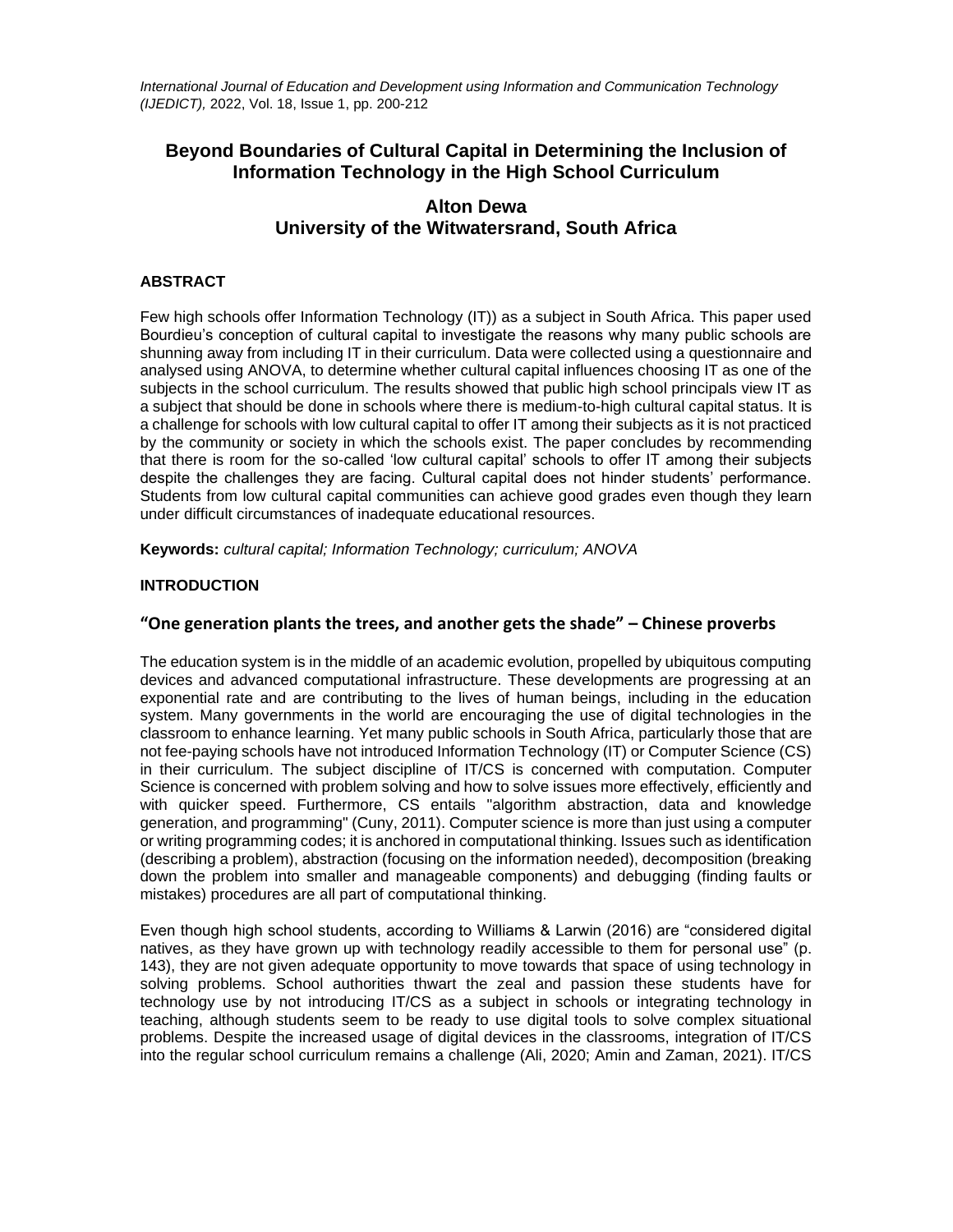is considered an optional course at schools that offer it, mostly for students who have excelled in math and natural science in Grade 9.

Some high school principals have limited knowledge of what IT/CS is, and some seem to be nervous about introducing the subject in their schools as it is expensive to support, and some consider it as a subject that should be done by students coming from the white community (affluent community). Webb, Davis, Bell, Katz, Reynolds, Chambers & Sysło (2017) found that there is a lack of knowledge of the relevance and functions of computer science in the curriculum. The world over expects as many computer science specialists as possible to work in various sectors of the economy to promote innovation and development.

Education departments must not inhibit the social and cultural change brought by technological advancements; rather they should provide opportunities to enable the drivers of cultural change. This means the education system should avoid imposing subjects that learners are not interested in. The unequal terrain of schools in terms of social and cultural capital appears to be the reason schools are interested in introducing IT/CS as part of the curriculum. This paper is scrutinizing the concept of cultural capital as a 'catalyst' that causes many school principals to hesitate to introduce IT/CS in their schools. Teaching learners IT/CS provides them with a lot of advantages, and the use of IT/CS in disciplines, such as math, physics, biology, and technology, to mention a few, may enhance the ability of learners to solve complicated issues, collaborate, think critically, and involve each other in problem solving. The use of digital technology in the twenty-first century provides learners with the skills they need to succeed in a society that is quickly changing and altering, all driven by technology. To put it another way, IT/CS prepares learners for the employment market of the future, which will be dominated by the application of technology and the analysis of big data.

#### **CULTURAL CAPITAL**

The environment we live in can be influenced by forces such as" position", "legitimate authority" and as defined by Harker, Mahar & Wilkes (2016), capital is the "logic which orders such forces". The definition of cultural capital is broad, and according to Bourdieu (1986a), it includes material things (that have symbolic value) or untouchable (but culturally significant) such as prestige, status, and authority. Further, it includes goods such as art, education, and forms of language. Thus, Harker, Mahar & Wilkes (2016) note that according to Bourdieu, capital extends to social relations within a system of exchange (all the goods, materials, and symbols) in a social formation. The field is bounded by objective power relations that have a material base. Bourdieu sees capital as a basis of domination. Cultural capital is the worth an individual's cultural knowledge has in a field or setting. Various forms of capital can be exchanged for other types of capital. Symbolic capital is essential because it can be converted, resulting in different forms of capital that are seen as legitimate. In a society, the status and prestige of a person are influenced by what he/she possesses, and this can lead to recognition by the society in which he/she lives. According to Bourdieu, those who possess higher amounts of capital may have more opportunities in society. Those individuals are likely to be in high positions and may command authority in the societies in which they live. Parents with higher education, social and cultural capital are more likely to help their children in achieving their educational capital. They may pass or preserve this prestige through socialization in their homes and schools. Children may also learn from their parents' behaviour patterns. This practice develops into a social network with other professionals that provide their experience and advice to children in choosing future careers. Generally, parents send their children to fee-paying or private schools where they may obtain more social capital. This is a calculated move so that children with better cultural capital are congregated together (social stratification systems) to maintain the group status quo or identity.

Lachney (2017) notes that according to Bourdieu (1986), the word 'capital' is generally associated with "financial exchange", "wealth, labor and property that can be readily converted into money"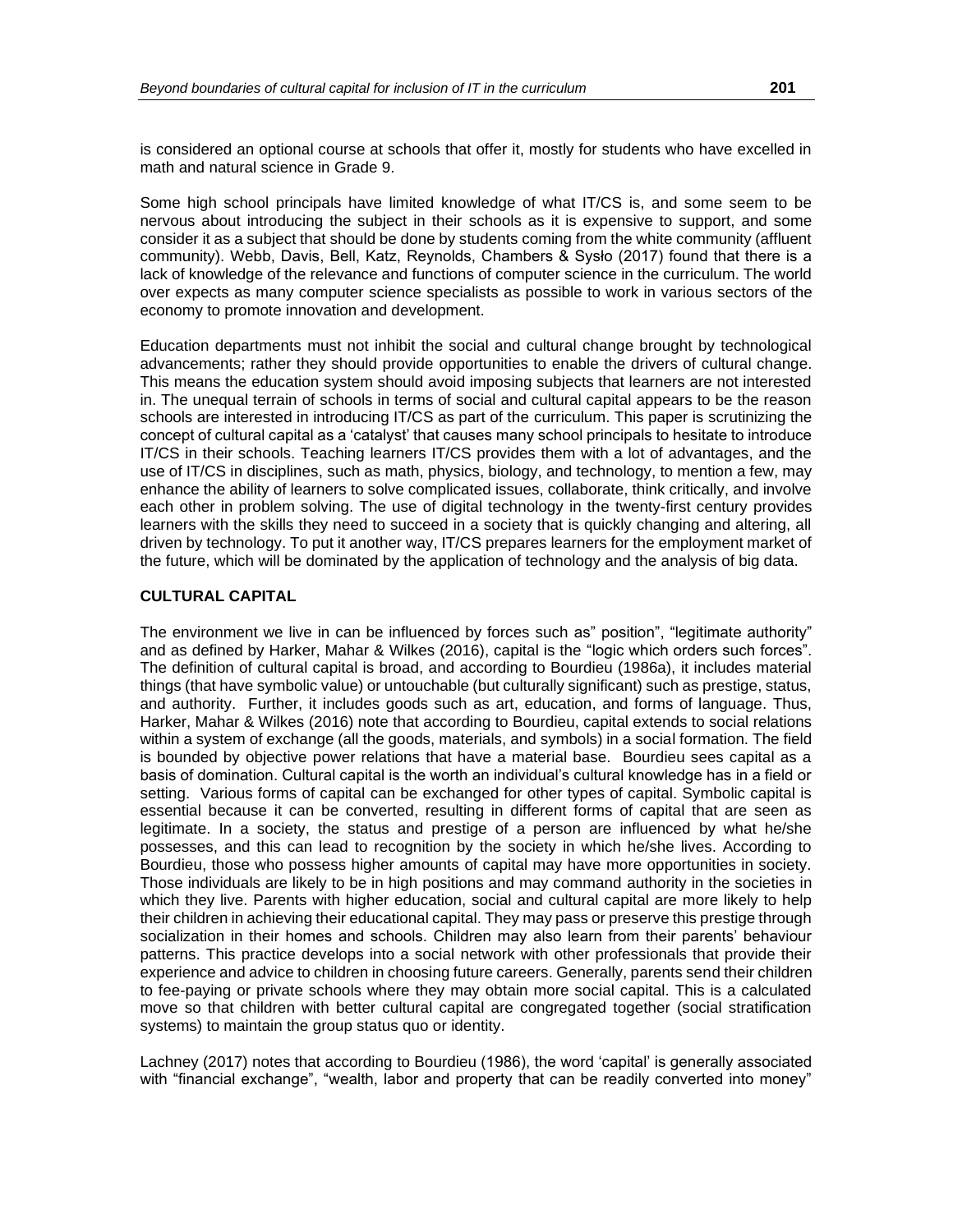(Lachney, 2017, p. 177). Breinholt and Jæger (2020) view cultural capital as something that "can be converted into other forms of capital through exchanges in material and symbolic markets" (p. 30). The economic capital of a student's family may determine his/her rate of academic success and in addition "exhibit different modes and patterns of cultural consumption and expression…" (Bourdieu & Wacquant, 1992, p. 160; Bourdieu and Passeron 1977). Therefore, we note that cultural capital concepts such as knowledge, identity, and preference are learned at home and reproduced at school. This is alluded to in Bourdieu's theory of social reproduction and cultural capital that the "culture of the dominant class is transmitted and rewarded by the educational system" (Lamont & Lareau, 1988; Dumais, 2002, p. 44). Schools do not provide new knowledge; rather they re-transmit what the students have already acquired at home because of the social class they are positioned in. However, students coming from less privileged families will have to work harder to achieve social mobility. Students from low-class families are academically penalized as they need first to acquire the knowledge and skills to negotiate their educational experience (Lamont & Lareau, 1988). Parents with limited cultural capital are confined to local or non-feepaying schools for their children, a situation whereby the children are disconnected from other sectors of the society and receive the level of education that is low when compared to children from families with high cultural capital.

# **INFLUENCE OF CULTURAL CAPITAL IN IT/CS IN THE SCHOOL CURRICULUM**

Cultural capital, in one way or the other, may contribute to the uneven academic achievement among students coming from different social class backgrounds. Roksa & Robinson (2017) noted that Bourdieu argued that "schools reproduce inequality by rewarding cultural capital of the dominant social class" (p. 1230). The education system takes advantage of the cultural capital of belonging to the high class in the society and turns it into 'academic success'. The schools are situated in an environment where the dominant group's cultural capital has high expectations of their children and thus the school has the mandate to achieve those goals. The inequality between the schools is perpetuated by the social class structures existing in the society. The schools situated in high-class to middle-class environments have different expectations and values from those situated in the low-class bracket (Bowles and Gintis, 1976). Parents and educational stakeholders from the dominant class (affluent) work together with the school principals in determining the subjects their learners should take and they are supportive in that regard, but parents from low-class communities leave the day-to-day running of the school to the principals. They are the ones deciding the subjects that could be done by the students. Thus it could be stated that school culture correlates with students' successes and failures.

### **LITERATURE REVIEW**

Cultural capital is referred to as 'the knowledge, tastes, and linguistic competencies of the dominant social class' (Lamont and Lareau, 1988). Lareau and Weininger (2003) selected articles and books and tabled many definitions of cultural capital from various authors (p.570-573) some of which are shown below:

*"instruments for the appropriation of symbolic wealth socially designated as worthy of being sought and possessed"* (DiMaggio, 1982)

*"informal academic standards by which teachers reward more general skills, habits, and styles" (Farkas, Grobe, Sheeha & Shuan, 1990)*

*''competence in a society's high status culture, its behavior, habits, and attitudes'' (Katsillis & Rubinson, 1990).*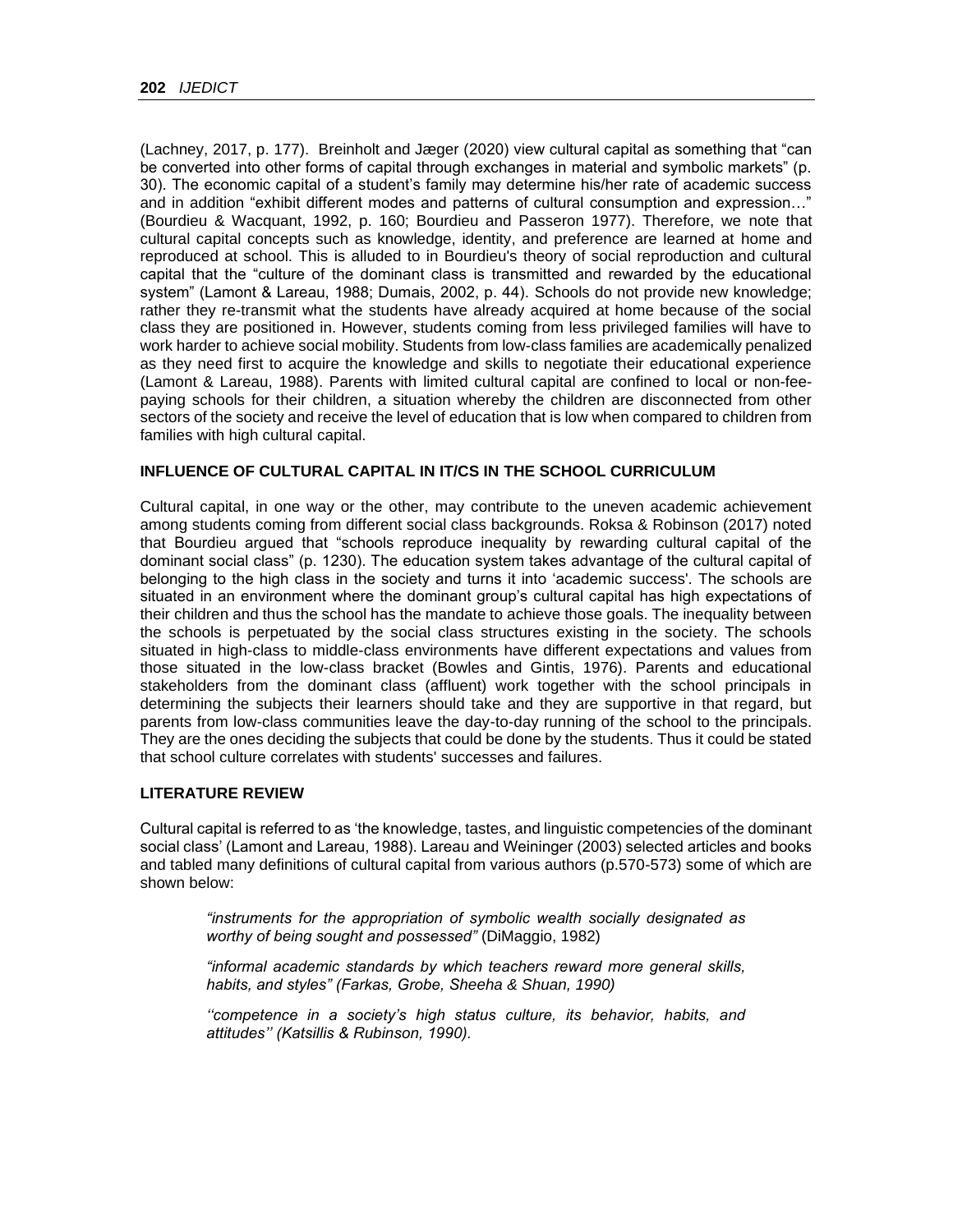*"dominant cultural codes and practices, linguistic styles, aesthetic preferences, styles of interaction"……institutionalized as legitimate (Aschaffenburg & Maas, 1997)*

*"high status cultural signals, such as attitudes, behaviours, preferences, and credentials,... commonly used for social and cultural inclusion and exclusion" (Kalmijn & Kraaykamp, 1996)*

*"widely shared high-status cultural signals (behaviors, tastes, and attitudes)" (De Graaf, De Graaf, & Kraaykamp, 2000)*

*"high status cultural signals, such as attitudes, behaviors, preferences, and credentials,…commonly used for social and cultural inclusion and exclusion" (Eitle & Eitle, 2002)*

*"familiarity with the dominant culture in the society, and especially the ability to understand and use 'educated' language'… importance of linguistic competence"* (Sullivan, 2001)

Thus, cultural capital can be viewed as cultural signals reflected by people's habits that comply with societal expectations and standards. Schools are institutions that reproduce and nurture those societal values and preserve the 'legitimized knowledge' operating in a home environment, consequently affording the children secure advantages in the educational system (Vryonides, 2007). The schools and children in the affluent community will always be valued as wealthy socially and regarded as 'first preference' by those coming from the low-social class. Since IT/CS is a relatively new subject in the education system, schools situated in the high-social class environment tend to include such subjects in their curriculum, and schools in the environment of the low-social class keep their traditional subjects (such as English, Maths, Science History, and Geography). There is limited research in South Africa on high schools that include a subject like IT/CS in the public school system except for a few elite public schools, and the private schools. Cultural capital contributes to social reproduction. Public high schools tend to consider their resources (capital) vis-à-vis the relatively high operational costs associated with maintaining a computer lab, which quickly discourages them from introducing IT/CS. Yet private schools and a few affluent public schools view the introduction of IT/CS as an opportunity to maintain their elite status, culture, or status quo. Principals in many public high schools should break the impasse of cultural capital and take advantage of new technologies of ubiquitous computing. The inclusion of IT/CS in the school curriculum has potential to result in large numbers of students studying information technology-driven courses such as Information Systems, Computer Science, Informatics, and Computer Engineering among others at the university level, leading to an increase in technology graduates and in turn, the growth of the economy. The early research has shown that computational competencies are high demand areas in the fields of information technology (Cuny, 2011). In the early studies, Cuny (2011) also noted that students should be technology creators, adapt technology to meet their ends, and express themselves computationally. Doing IT/CS at high school prepares students to be future software engineers and IT innovators, engineers or biologists, and chemists to mention just a few. Unfortunately, since the earlier studies were conducted, this subject has not penetrated the school curriculum. Even in the developed countries, IT/CS computer has not been counted as a core subject for high school students like mathematics or science (Lachney, 2017; Cuny, 2011). However, it is undeniable that IT/CS has given rise to technology research and innovation. IT/CS has swiftly revolutionalised the world by providing digital technologies that impact how people interact, connect, and do their daily work and business (Ryoo, Margolis, Lee, Sandoval, & Goode, 2013).

The opportunities to learn IT/CS in South Africa are unevenly distributed. Most of the public schools in low-cultural capital areas, mainly black communities, have limited access to technology. Many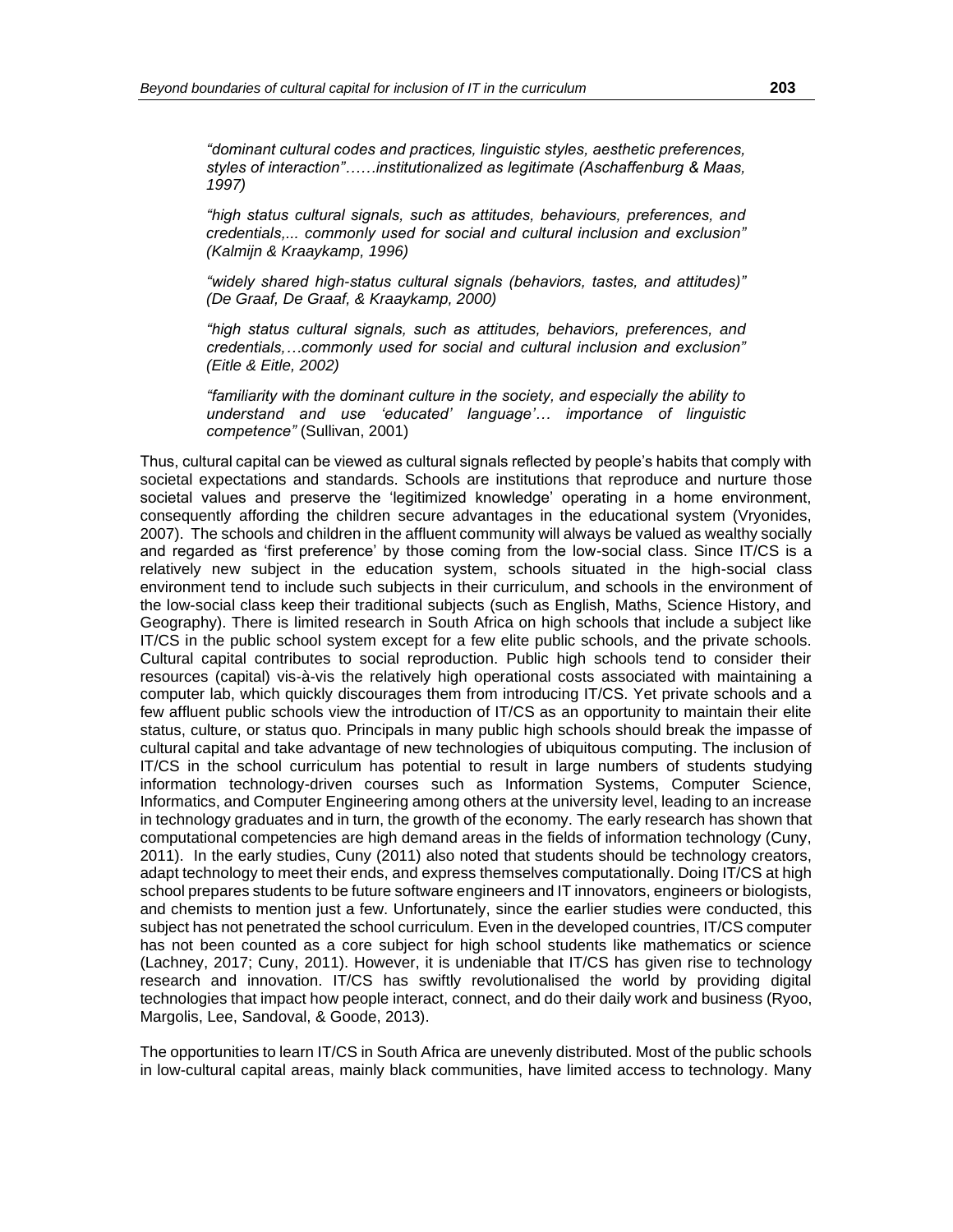public secondary schools have the technology, but their curriculum does not include subjects in IT/CS. Instead, learning is limited to basic user skills such as computer literacy or computer application technology (CAT) that is examinable at the end of secondary education. The students from high cultural capital environments are the ones who are enjoying learning IT/CS and are using the skills learned to solve problems critically. Fewer public secondary schools offer IT/CS leaving few students studying the subject despite the increasing demand for computer professionals. This trend disadvantages students coming from the low socio-income bracket, who leave high schools and enter the technology driven job market without knowledge or understanding of how to use the technology (Bass & De Jong, 2020).

The correlation between Math, Physical Science, and IT/CS provides cross-curricular connections which allow subject integration. Students can use the skills learnt in addressing real-world problems (Bozick, Srinvasan, & Gottfried, 2017). IT/CD enables students to think about whatever problem they are analyzing logically, use abstraction, and algorithms (Fluck, Webb, Cox, Angeli, Malyn-Smith, Voogt, & Zagami, 2016). The inclusion of IT/CS may help students think better and provide a better picture of the courses that they would like to pursue in higher learning institutions. Bringing IT/CS into the school curriculum is likely to give students a more realistic view of the benefit that the subject has and better prepare them for pursuing careers in or around the computing discipline and helps equip students to be more savvy in Science, Technology and Mathematics in the future (Weintrop, Beheshti, Horn, Orton, Jona, Trouille & Wilensky, 2016). As technology use grows in all sectors of work, so do computer-based jobs, and school principals need to consider or review how they should participate in preparing students in their schools to obtain the necessary skills needed to train them to enter these fields.

# **METHODOLOGY**

A non-probabilistic snowball sampling technique was used to recruit the participants. Permission to conduct the research was obtained from the school principals, who in turn, were the target participants. The principals were emailed the request to voluntarily participate in the study. A consent letter was also attached for the principals to confirm that they were willing to participate in the study. The principals were informed through the email that there were free to withdraw from the study should they feel so and there were promised that their information will never be disclosed. An online questionnaire was developed and administered to the high school principals to gather their perceptions about the inclusion of IT/CS in their curriculum and they were requested to further share the questionnaire with their professional peers in their networks. The study used the One-Way Analysis of Variance (ANOVA) technique to confirm the hypothesis. A URL link to a google form was used to access the questionnaire. The questionnaire was distributed to 130 principals who had an email address in one province of South Africa and a total of 51 provided responses. All participants were principals of quintile 5 schools with either IT or CS in their curriculum. The information gathered was grouped as per five (5) districts in which the respondents were located as shown in Table 1 below.

| <b>Districts</b> | <b>IT/CS</b> is suitable in<br>affluent communities | There is shortage of<br>qualified IT/CS teachers | It's expensive to run<br>digital technologies<br>and the Lab |
|------------------|-----------------------------------------------------|--------------------------------------------------|--------------------------------------------------------------|
|                  |                                                     |                                                  |                                                              |
|                  |                                                     | ΊU                                               |                                                              |
|                  |                                                     |                                                  |                                                              |
|                  |                                                     | 14                                               | 15                                                           |
|                  |                                                     |                                                  |                                                              |
| <b>Mean</b>      | $\overline{x}_1 = 9$                                | $\bar{x}_2$ = 10.2                               | $\bar{x}_3 = 9.8$                                            |

|  |  |  | Table 1: Sample Means by District |
|--|--|--|-----------------------------------|
|  |  |  |                                   |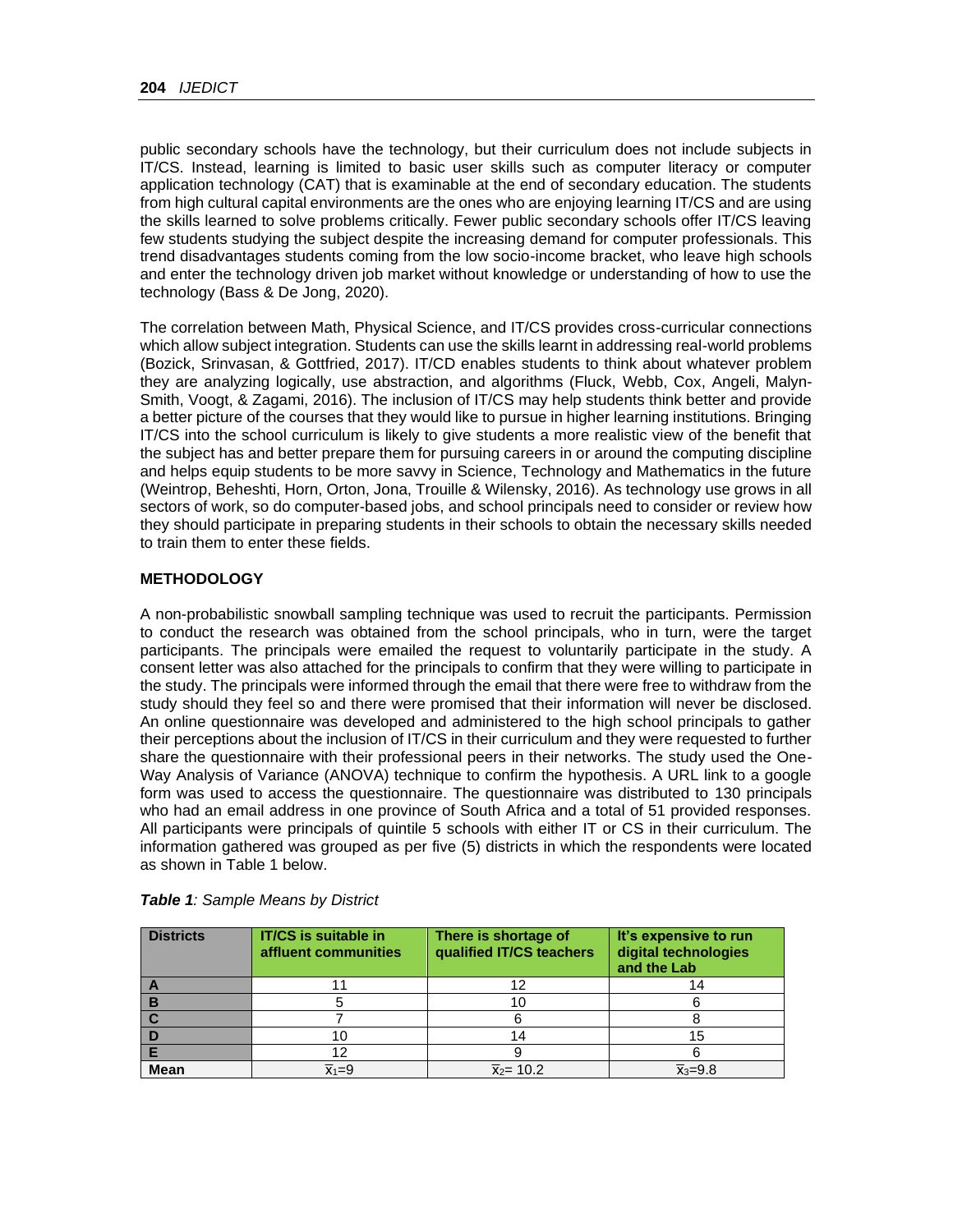The districts were pseudo-named A, B, C, D, and E to ensure anonymity. Data were analysed using One-Way ANOVA because the participants were grouped at different levels. The idea was to compare the groups population means to see if a difference existed somewhere among them. In other words, do all the groups of the mean come from a common population, or is one mean so far away from the others that are likely not from the same population, or are all the groups so far apart that they all likely come from a unique population? In addition, ANOVA tries to find out the relative distance between the mean of each group and whether they come from the same overall population. Means are in very different locations relative to the overall mean and each mean relative to the overall dataset. The Null hypothesis in ANOVA tries to establish whether the sample means come from the same population. This does not necessarily mean that the sample means are equal, but that they are likely coming from the larger overall population. ANOVA uses the term variability to determine whether there are any statistically significant differences between the means of independent (unrelated) groups. Two methods were used to calculate one-way ANOVA, that is, calculation by hand and the Microsoft Excel data analysis tool.

### **Manual Calculation**

The manual calculation is detailed below:

# **Defining Null and Alternative Hypothesis**

*H*<sub>0</sub> :  $\mu_1 = \mu_2 = \mu_3$ , High School principals consider IT/CS as a subject that is done by students *coming from high cultural capital status*

*H*<sub>1</sub>:  $\mu_1$ ≠ $\mu_2$  ≠ $\mu_3$ , High School principals consider IT/CS as a subject that can be done by students in *any school in any society regardless of cultural capital status*

**Test Hypothesis level, α=0.05 (5%)**

**Overall Mean or Grand Mean**: the mean of all respondents taken together.

Overall Mean  $\bar{\bar{x}}$ =9.67

Since ANOVA is by definition the "analysis of variance", we note that variance is the average squared deviation (difference) of the data point from the distribution mean. Therefore, we took the distance of each data point from the mean, to calculate the SUM OF SQUARES (SS).

*Sample Variance*,  $s^2 = \sum_{n=1}^{\infty}$  $n-1$ 

**Sum of Squares**,  $SS = \sum (x - \mu)^2$ , sum of squares of the difference of the dependent variable and its mean

**Total Sum of Squares (SST)** (total/overall) sum of squares

# **Components**

● SSC (Column/Between/Treatment) sum of squares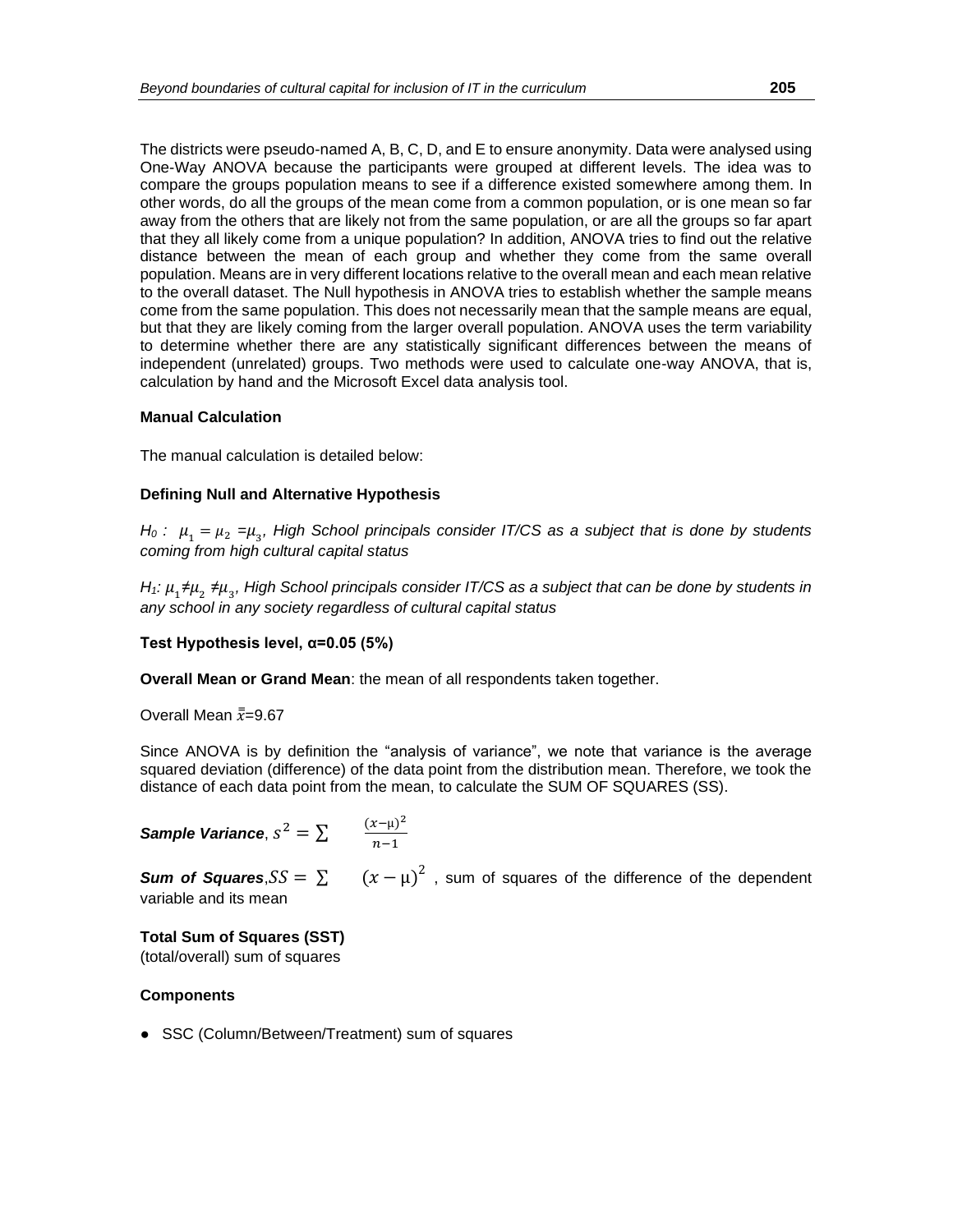● SSE(Within/error) sum of squares

 $N = 15, n = 5$ 

 $df_{Between} = a - 1 - 3 - 1 = 2$  $df_{Within} = N - a = 15 - 3 = 12$  $df_{Total}$  =  $N - 1 = 15 - 1 = 14$ 

# **Decision Rule**

To look up the critical value, we need to use two different degrees of freedom

$$
df_{Between} = a - 1 = 3 - 1 = 2
$$

 $df_{Within} = N - a = 15 - 3 = 12$ 

Critical Value= (2, 12) =3.8853 (**from Table)**

If F is greater than  $F_{crit} = 3.8859$ , reject the null hypotheses

### *Calculate Test Statistic*

 $SS_{between} = \frac{\sum (\sum a_i)^2}{n}$  $\frac{c}{n} - \frac{a_i^2}{N} - \frac{T^2}{N}$  $\frac{1}{N}$  $SS_{between} = 45 + 51 + 49$  $=\frac{45^2+51^2+49^2}{1}$  $\frac{1^2+49^2}{n}-\frac{T^2}{N}$ N  $= 1405.4 - 1401.7$  $= 3.7$  $SS_{Within} = \sum_{Y^2 - \frac{\sum_{(i)} (x_i - a_i)^2}{n}}$  $\frac{u_l}{n}$ 

 $11^2$ +5<sup>2</sup>+7<sup>2</sup>+10<sup>2</sup>+12<sup>2</sup>+12<sup>2</sup>+10<sup>2</sup>+6<sup>2</sup>+14<sup>2</sup>+9<sup>2</sup>+14<sup>2</sup>+6<sup>2</sup>+8<sup>2</sup>+15<sup>2</sup>+6<sup>2</sup>-5<sup>12</sup>+49<sup>2</sup> 5

$$
= 1553
$$

$$
SS_{WTotalithin} = \sum \qquad Y^2 - \frac{T^2}{N}
$$

$$
= 1553 - 1401.7
$$

$$
= 151.3
$$

$$
MS_{Between} = \frac{SS_{within}}{df_{between}} = \frac{3.7}{2} = 1.85
$$

 $MS_{Within} = \frac{SS_{between}}{sf}$  $\frac{dS_{between}}{df_{within}} = \frac{147.6}{12}$  $\frac{47.6}{12}$ =12.3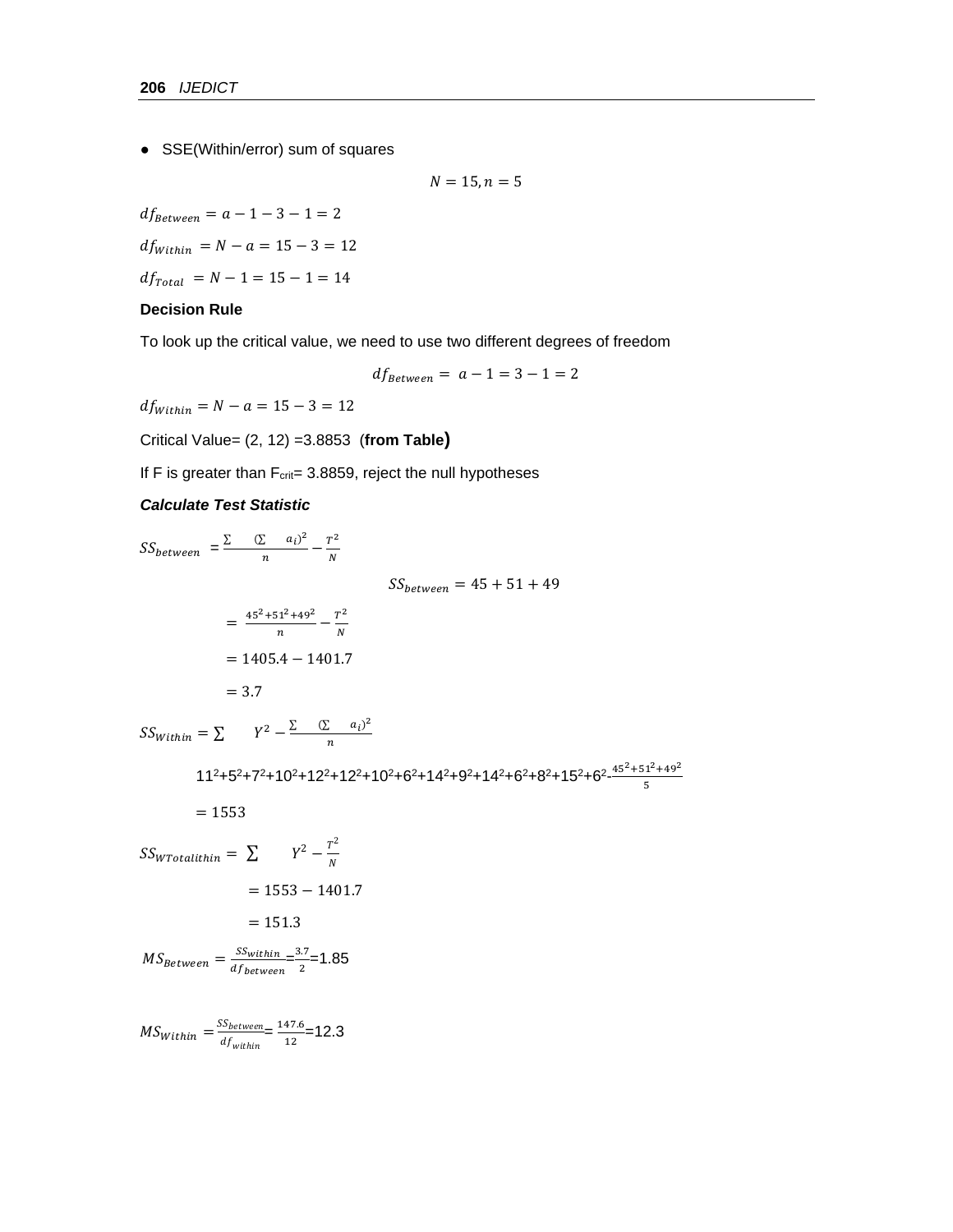# **Calculating F from Microsoft Excel**

 $F_{\alpha}$ ,  $df_c$ ,  $df_E = F_{0.05,2,12} =$  F.INV.RT(0.05,2,12)

=**3.885294**

 $F=\frac{MS_{between}}{MS_{within}}=\frac{1.85}{12.3}$  $\frac{1.85}{12.3}$  = 0.1518

*Table 2: Calculating F*

|                | cc    |    | MS   |        |
|----------------|-------|----|------|--------|
| <b>Between</b> |       |    | 1.85 | 0.1518 |
| Within         | 147.6 | ΑΩ | 12.3 |        |
| Total          | 151.3 | 14 |      |        |
|                |       |    |      |        |

*Table 3: ANOVA Summary Table*

| <b>ANOVA: Single Factor</b>                                  |             |              |            |          |                |          |                 |  |
|--------------------------------------------------------------|-------------|--------------|------------|----------|----------------|----------|-----------------|--|
| <b>SUMMARY</b>                                               |             |              |            |          |                |          |                 |  |
| <b>Groups</b>                                                |             | <b>Count</b> | <b>Sum</b> |          | <b>Average</b> |          | <b>Variance</b> |  |
| IT/CS is suitable in<br>affluent communities                 |             | 5            | 45         |          | 9              |          | 8.5             |  |
| There is shortage of<br>qualified IT/CS teachers             |             | 5            | 51         |          | 10.2           |          | 9.2             |  |
| It's expensive to run<br>digital technologies and<br>the Lab |             | 5            | 49         |          | 9.8            |          | 19.2            |  |
| <b>ANOVA</b>                                                 |             |              |            |          |                |          |                 |  |
| <b>of</b><br><b>Source</b>                                   |             |              |            |          |                |          |                 |  |
| <b>Variation</b>                                             | SS          |              | df         | ΜS       | F              | P-value  | F crit          |  |
| <b>Between</b>                                               |             |              |            |          |                |          |                 |  |
| <b>Groups</b>                                                | 3.733333333 |              | 2          | 1.866667 | 0.151762       | 0.860816 | 3.885294        |  |
| <b>Within Groups</b><br>147.6                                |             |              | 12         | 12.3     |                |          |                 |  |
| Total                                                        | 151.3333333 |              | 14         |          |                |          |                 |  |

#### **RESULTS**

If F >3.8859, reject the null hypothesis.

*Since F<3.8859, we accept the hypothesis and conclude that high school principals consider IT/CS as a subject that is done by students coming from high cultural capital status*  $\bar{x}$ =9.67

#### **INTERPRETATION OF RESULTS**

The sample means of each group,  $\overline{x}_1 = 9$ ,  $\overline{x}_2 = 10.2$ , and  $\overline{x}_3 = 9.8$  appear to be closely related to the overall mean,  $\bar{\bar{x}} = 9.67$  which suggests that they are coming from the same population and there is no outlier. Generally, the results show that high school principals believe that IT/CS can thrive well in schools that are in communities where there is a dominant high class. They believe that the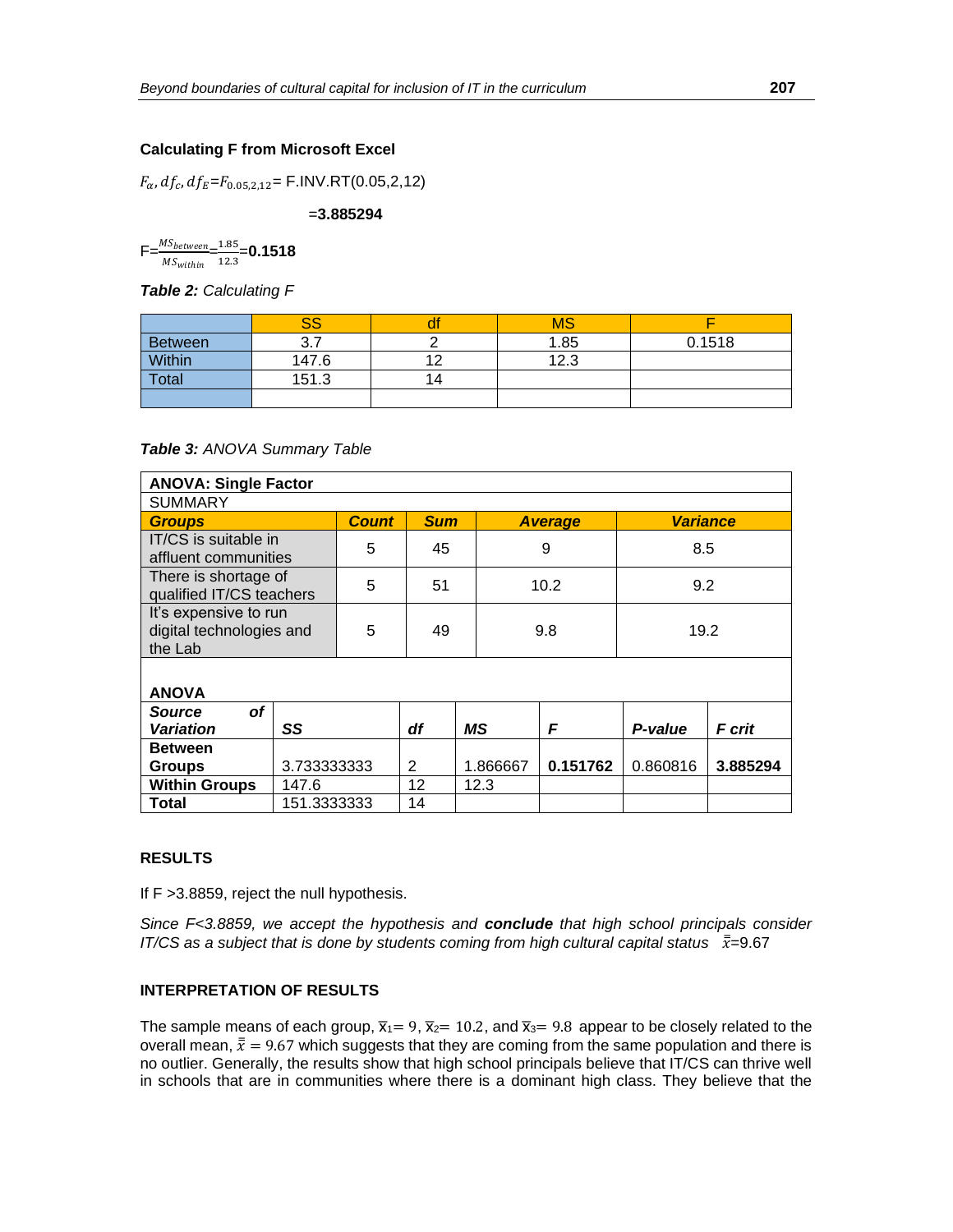acquisition of cultural capital is intertwined with the social phenomenon in which it takes place, thus students attending schools located in such communities perform better academically and exhibit high chances of controlling economic positions in the future. IT/CS is a relatively new discipline and is associated with digital technologies, a scenario that is prevalent in high social communities. Thus, it fits the schools in those communities that introduce IT/CS in their curriculum because they have the required resources. It is their social capital that they have formed, developed, and nurtured making it possible to accrue by virtue of possessing a durable network of institutionalized relationships that has mutual recognition.

Many of the school principals believed that the expenses associated with running computer labs is huge and can drain school financial resources. The lack of technical support, unqualified teachers to teach IT/CS, and the lack of funds, are some of the issues that make them hesitant to include IT/CS in their mainstream curriculum. The study conducted by Dlamini & Dewa (2021) revealed that "ICT infrastructure have not been utilized fully for teaching and learning" (p. 30) in South Africa. The main reason is that there are few qualified teachers in the discipline of IT/CS despite the influx of digital devices in schools.

The study also established that principals still believe that IT/CS should be offered by schools that are in high cultural capital communities. They believed that cultural capital is the biggest determinant of educational success particularly in a subject such as IT/CS. Despite the opportunities that IT/CS offers and the view that it is the driver of technological innovations across all disciplines and aspects of our lives (Ryoo, Margolis, Lee, Sandoval &, Goode, 2013), many public high school principals in South Africa are moving slowly toward incorporating IT/CS in their curriculum, hiding behind the 'low-income' status of the students. We noted earlier that there is a view that cultural capital can be learned and suggest that the role of education is to develop this potential. In other words, students can achieve higher grades despite coming from environments of low cultural capital. With determination and encouragement from teachers, students against all odds or deprivations, can be the victors in their studies.

The status quo is to preserve positions of dominance over the less privileged. Social capital has to do with networking, connections, group memberships, and familial relationships (Seiter, 2008). However, both cultural capital and social capital tend to reproduce the existing order in the environments in which they exist (Lachney, 2017). According to the principals, students acquire the dominant form of cultural capital at their homes and bring them to school through knowledge and networking, which is opposite to the students who come from a less dominant social class, because such concepts are not a common practice among themselves. Students from affluent communities have high chances of doing well in IT/CT because they have the computing resources at their homes and have more opportunities to practice computing skills including try-and-error problemsolving at home, than those that come from poor communities. "The cultural capital is connected to community cultural wealth" that can be used to "enrich learning by establishing points of contact where knowledge from students' homes and communities can be brought in to support educational processes" (Lachney, 2017, p. 178).

In the review it was noted that students coming from the dominant class are highly advantaged compared to the students coming from subordinate classes. These students enter the education system with prior knowledge and are prepared to do well in their academic pursuits. The school is an institution that furthers or continues what they already know. On the contrary, for students from the lower status communities, the school environment is hostile and presents alien things to them (Goldthorpe, 2007). The dominant classes have accumulated and monopolized the resources available for their exclusive benefit, in addition to preserving their position of dominance against the subordinates. Curriculum planners and policymakers do not consider the cultural capital of a school, rather they are concerned about the sustainable productivity of the subject to the country (Dwivedi & Joshi, 2021). They are concerned about the value the subject will add, or how it prepares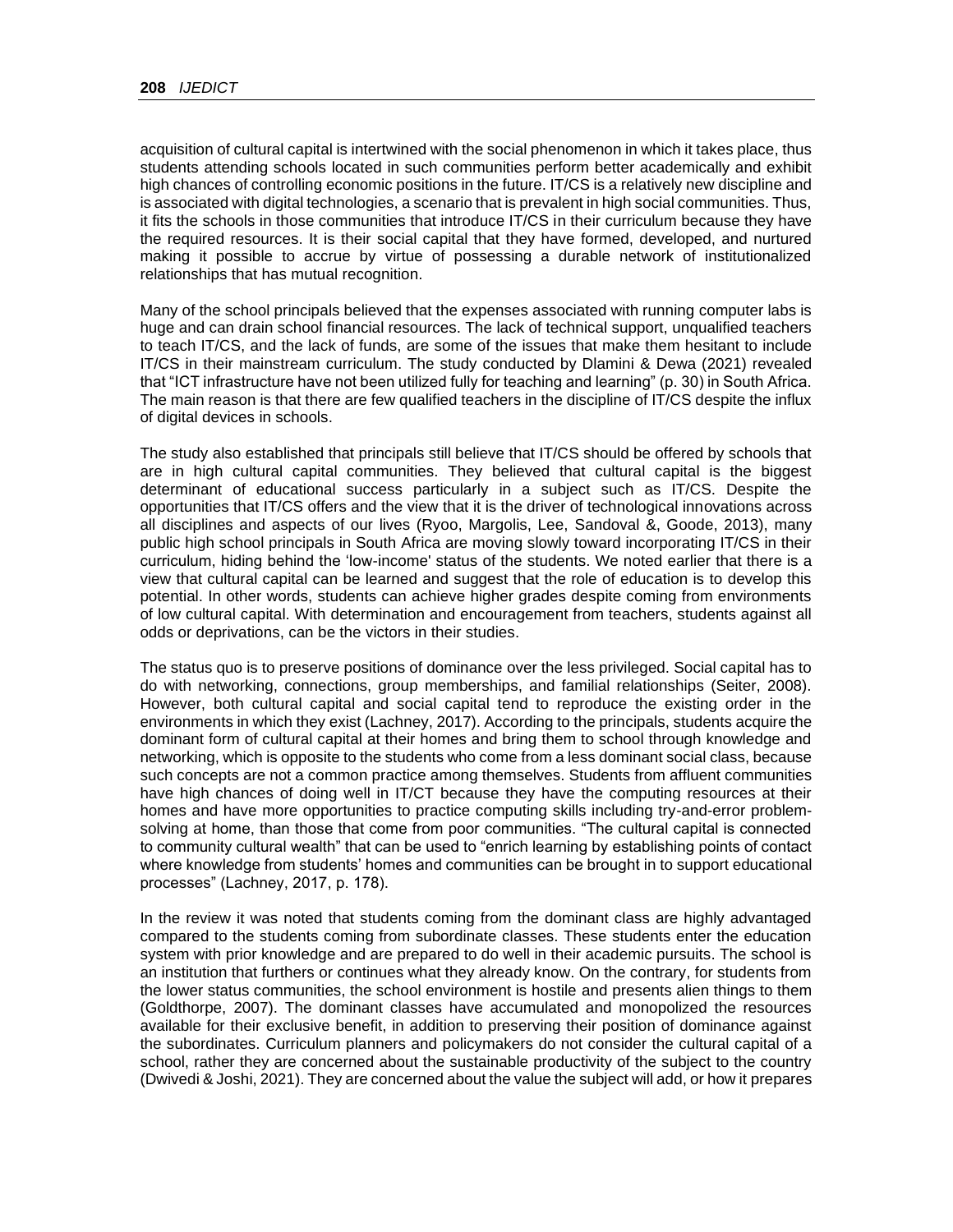citizens for their role in economic development. In addition, Ofori, Choongo, Kekop, Shah, Rochani & Telfair (2021) suggest that introducing IT/CS in high schools could result in a more "interactive learning environment' among learners leading to enhancement of learning outcomes not only in IT/CS but also in other subjects.

#### **CONCLUSIONS**

There are relatively high correlations between principals' beliefs and perceptions that the inclusion of IT/CS is tied entirely to the cultural capital of a society. Social and cultural capital plays a pivotal role in providing teachers with a good computing foundation (Dlamini & Dewa, 2021). This may influence school principals to introduce IT/CS in their school curriculum. The result of this study shows that among the sample of South African principals there is a view that IT/CS can flourish in schools where there is good cultural capital. It is noted in the context of South Africa that IT/CS is offered by prestigious status schools that represent their cultural capital. It is easier to teach students from elite-status cultures, as they are familiar with the content taught at school. The schools appear to be extending the knowledge students have, unlike students who lack cultural capital (DiMaggio, 1982). Thus, these results concur with Bourdieu (1974, 1986) who viewed cultural capital in the context of dispositions, attitudes, preferences, and behaviours, that are learnt during the process of socialization. Schools are presented as the conservative force that maintains the community practice; thus it is not ideal for the schools that lack cultural capital to introduce IT/CS as they may face a challenge in preserving what is not practised at home or by the community. Bourdieu believed that possession of certain characteristics such as manner of speech or specific skills, reveals the social hierarchy of a person and where he is coming from. This occurs despite the educational background and the money he/she possesses (Huang and Liang, 2016). If the school fails to preserve such community attributes, the school authorities are deemed a failure, as they are failing children coming from homes that want to maintain such behaviour and knowledge. Thus, it can be concluded that cultural capital significantly relates to school culture and its attributes. More importantly, cultural knowledge and language are vital in cultural capital. The principals used their experience and cultural background to determine whether to include IT/CS in their school's mainstream curriculum. Of importance among South African high school principals is the need to change their mind-set about seeing IT/CS as a subject that thrives better in high cultural capital schools. Rolle-Greenidge and Walcott (2020) noted that the successful implementation of technology depends on the attitude of the teachers and by extension it can be said that the introduction of IT/CS in the high school curriculum is dependent on principals' positive attitudes.

#### **RECOMMENDATION**

School principals must play a key role in responding to the changes in technology and the advancements being made. They need to look beyond the socio-cultural capital of the ecosystem their schools are located in and champion new technologies that increase the quality of education (Tucker, 1996). They should harness the opportunities for students, regardless of their sociocultural capital, and prepare them to participate in the development of technologies that ensure competencies that can guarantee their future citizenship. Meeting this challenge will require school principals to fundamentally change the way they are choosing the subjects that fit into their curriculum.

### **REFERENCES**

Ali, W., (2020). "Online and remote learning in higher education institutes: A necessity in light of COVID-19 pandemic". *Higher education studies,* vol. 10, no. 3, pp. 16-25.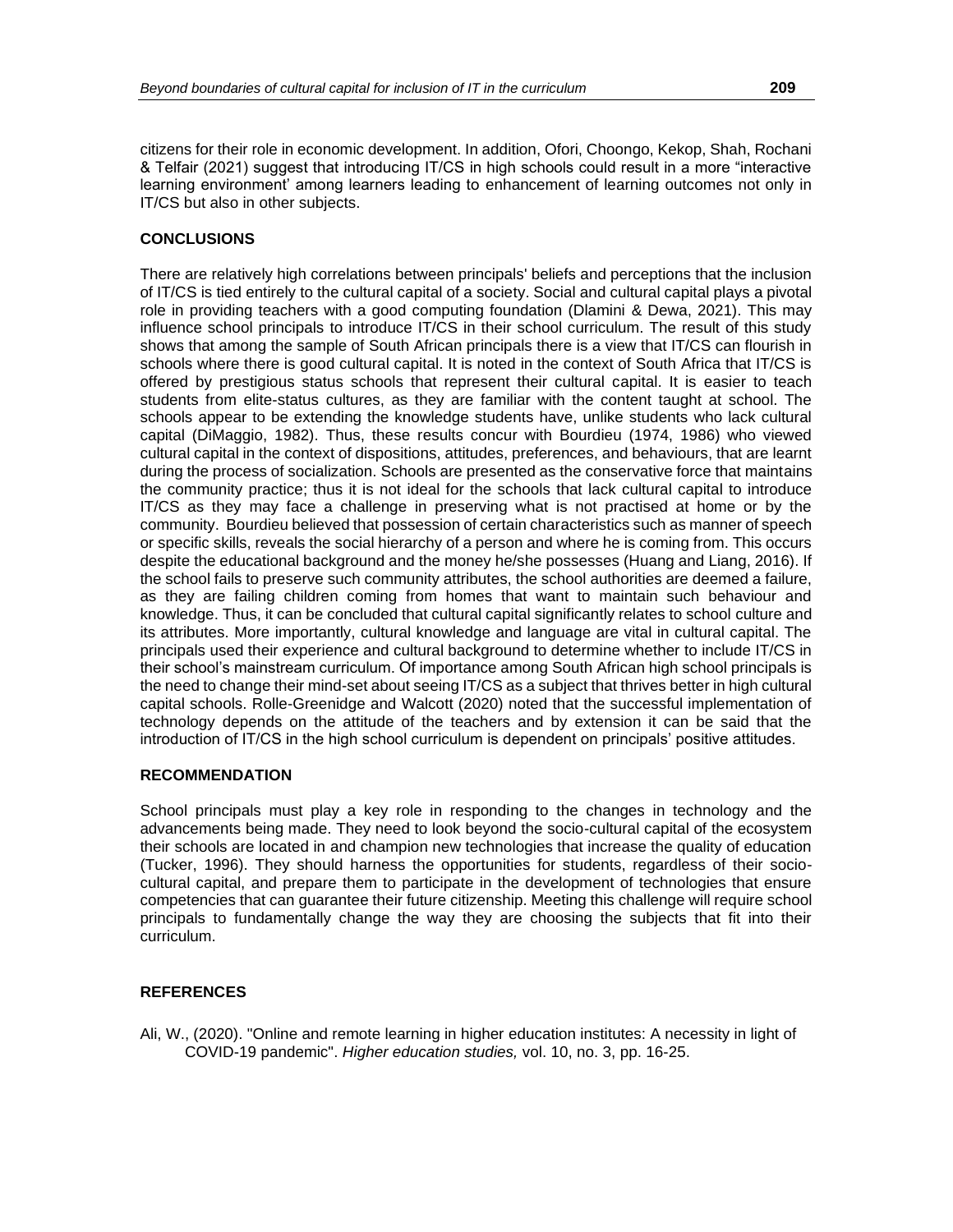- Amin, K., & Zaman, M., (2021). "Assessing the Adoption Behavior of E-Learning in a Developing Country in South East Asia: Predicting an Alternative Path to Behavioral Intention to Use". *International Journal of Education and Development using Information and Communication Technology,* vol. 17, no. 3*,* pp. 38-56.
- Aschaffenburg, K., & Maas, I., (1997). "Cultural and educational careers: The dynamics of social reproduction". *American Sociological Review,* pp. 573-587.
- Bass, E., & De Jong, D., (2020). "Computer Science Courses as a Graduation Requirement at the State and National Level: A Policy Brief". *Journal of Educational Leadership Preparation,* vol. 15, no. 1*,* pp. 126-133.
- Bourdieu, P., (1974). "The school as a conservative force: Scholastic and cultural inequalities". *Contemporary research in the sociology of education,* pp. 32, 46.
- Bourdieu, P., (1986). *The forms of capital. In J. G. Richardson (Ed.), Handbook of theory and research for the sociology of education.* New York, NY: Greenwood.
- Bourdieu, P., & Passeron, J. C., (1977). *Reproduction in education, society and culture (2nd ed.).*  s.l.:Thousand Oaks, CA: Sage.
- Bourdieu, P., & Wacquant, L. J., (1992). *An invitation to reflexive sociology.* Chicago: IL: University.
- Bowles, S., and Gitis, H., (1976). *Schooling in Capitalist America: Educational Reform and the Contradictions of Economic Life.* New York: Basic Books.
- Bozick, R., Srinivasan, S., & Gottfried, M., (2017). "Do high school STEM courses prepare noncollege bound youth for jobs in the STEM economy?". *Education Economics,* vol. 25, no. 3, *pp.* 234-250.
- Breinholt, A., & Jæger, M. M, (2020). "How does cultural capital affect educational performance: Signals or skills?". *The British journal of sociology,* vol. 71, no. 1, pp. 28-46.
- Cuny, J., (2011). "Transforming computer science education in high school". *Computer,* vol. 44, no. 6, pp. 107-109.
- De Graaf, N. D., De Graaf, P. M., & Kraaykamp, G., (2000). "Parental cultural capital and educational attainment in the Netherlands: A refinement of the cultural capital perspective". *Sociology of education,* pp. 92-111.
- DiMaggio, P., (1982). "Cultural capital and school success: The impact of status culture participation on the grades of US high school students". *American sociological review,* pp. 189-201.
- Dlamini, R., & Dewa, A., (2021). "Beyond Optimistic Rhetoric: Social and Cultural Capital as Focal Deterrents to ICT Integration in Schools". *International Journal of Education & Development using Information & Communication Technology,* vol. 17, no. 3*,* pp. 19-37.
- Dumais, S. A., (2002). "Cultural capital, gender, and school success: The role of habitus". *The role of habitus. Sociology of education,* pp. 44-68.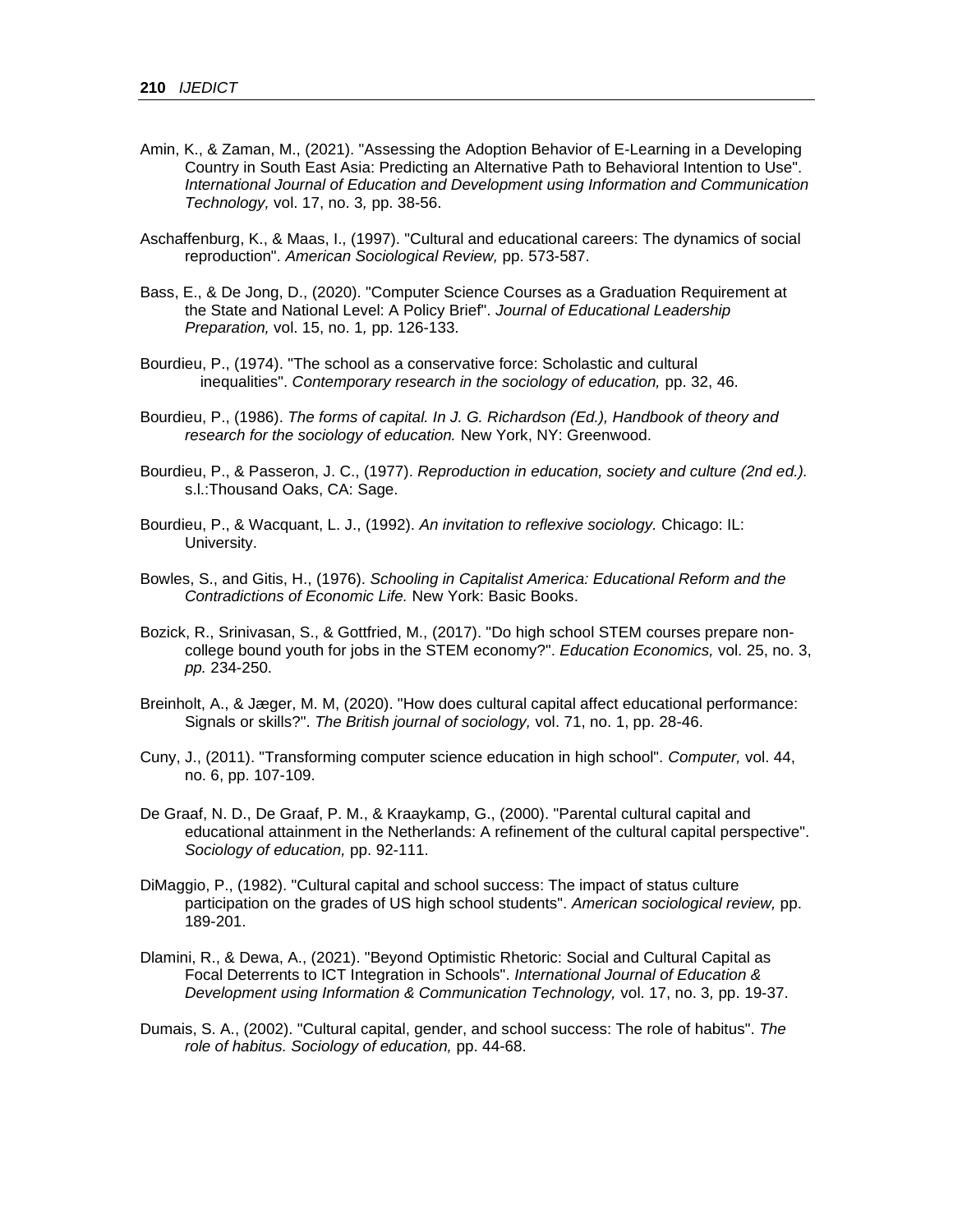- Dwivedi, V. J., & Joshi, Y. C., (2021). "ICT Perspectives of Productive and Sustainable Development for 21st Century Higher Education Institutions". *International Journal of Education and Development using Information and Communication Technology,* vol. 17, no. 3, pp. 81-96.
- Eitle, T. M., & Eitle, D. J., (2002)." Race, cultural capital, and the educational effects of participation in sports". *Sociology of education,* pp. 123-146.
- Farkas, G., Grobe, R. P., Sheehan, D., & Shuan, Y., (1990). "Cultural resources and school success: Gender, ethnicity, and poverty groups within an urban school district". *American sociological review,* pp. 127-142.
- Fluck, A., Webb, M., Cox, M., Angeli, C., Malyn-Smith, J. Voogt, J, & Zagami, J., (2016). "Arguing for Computer Science in the School Curriculum".. *Journal of Educational Technology & Society,* vol. 19, no. 3, pp. 38-46.
- Goldthorpe, J. H., (2007). " Cultural Capital": Some Critical observations. *Sociologica,* vol. 1, no. 2*.*
- Harker, R., Mahar, C., & Wilkes, C. (Eds.), (2016). *An introduction to the work of Pierre Bourdieu: The practice of theory.* s.l.:Springer.
- Huang, H., & Liang, G., (2016). "Parental cultural capital and student school performance in mathematics and science across nations". *The Journal of Educational Research,* vol. 109, no. 3, pp. 286-295.
- Kalmijn, M., & Kraaykamp, G., (1996). "Race, cultural capital, and schooling: An analysis of trends in the United States". *Sociology of education,* pp. 22-34.
- Katsillis, J., & Rubinson, R., (1990). "Cultural capital, student achievement, and educational reproduction: The case of Greece". *American sociological review,* pp. 270-279.
- Lachney, M., (2017). "Computational communities: African-American cultural capital in computer science education". *Computer Science Education,* vol. 27, no. 3-4, pp. 175-196.
- Lamont, M., & Lareau, A., (1988). "Cultural capital: Allusions, gaps and glissandos in recent theoretical developments". *Sociological theory,* pp. 153-168.
- Lareau, A., & Weininger, E. B., (2003). "Cultural capital in educational research: A critical assessment". *Theory and society,* vol. 32, no. 5, pp. 567-606.
- Ofori, S., Choongo, J., Kekop, M., Shah, G., Rochani, H., & Telfair, J., (2021). "Social Media Usage and Transitioning into Online Classes During COVID-19-A Survey of Undergraduate Students in Georgia, United States". *International Journal of Education and Development using ICT,* vol. 17, no. 4*,* pp. 67-80.
- Roksa, J., & Robinson, K. J., (2017). "Cultural capital and habitus in context: the importance of high school college-going culture". *British Journal of Sociology of Education,* vol. 38, no. 8*,*  pp. 1230-1244.